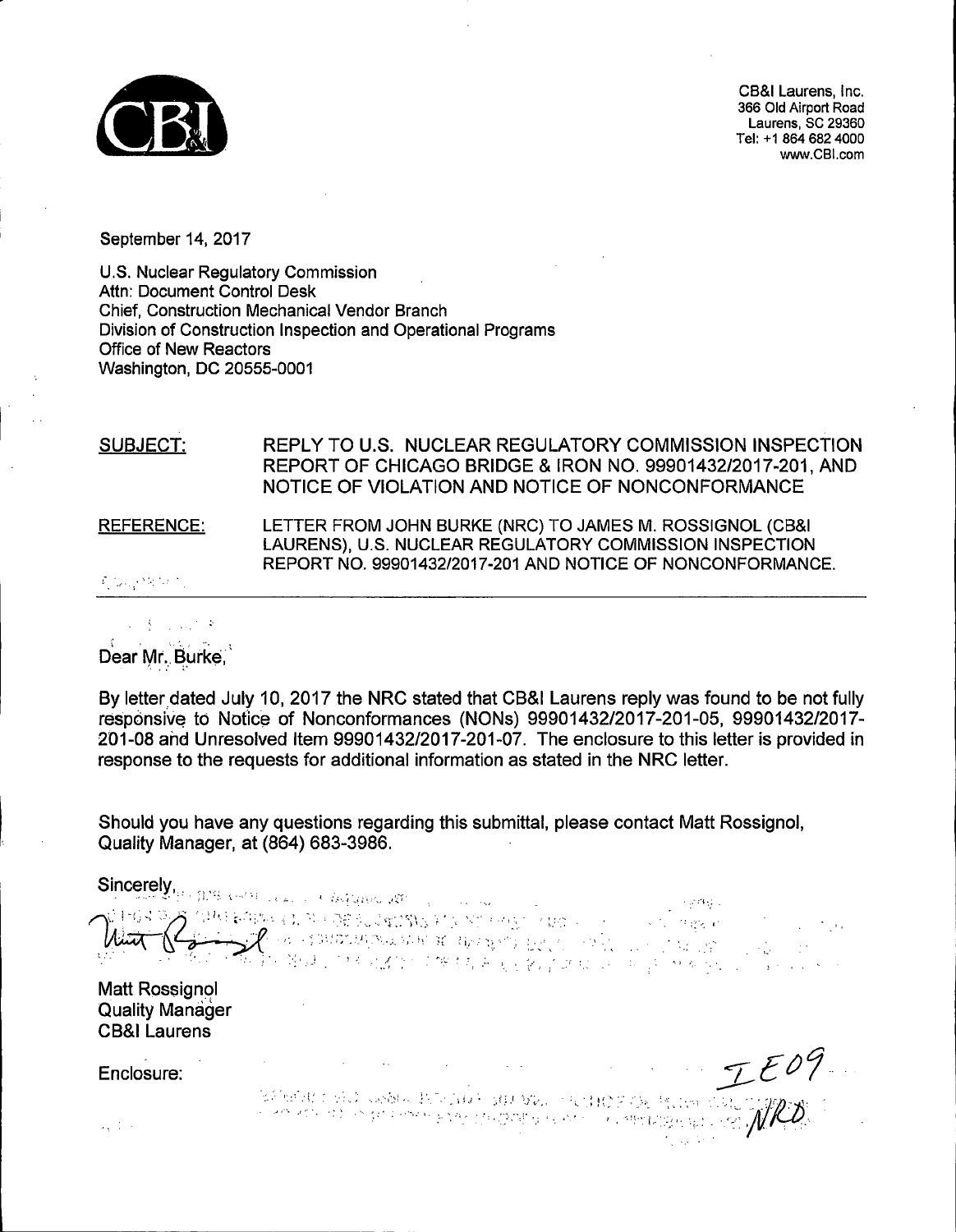

l<br>Listo

\_\_\_\_\_ ------

By letter dated July 10, 2017, the NRC provided a request for additional information regarding the CB&I Laurens response to Notice of Nonconformances (NONs) 99901432/2017-201-05, 99901432/2015- 201-08, and Unresolved Item 99901432/2015-201-07. The following information is provided in response to the NRC requests for information:

- 1. Your response to NON 9990143212017-201-05 failed to address several areas of concern to the NRC staff. Clarify your response as follows:
	- a. The response states, in part, that "The procedure and Job Instructions (JI) only address capping prior to shipping after final cleaning inspection was performed." As stated in the inspection report, the piping spools that were in question included valves that have inaccessible areas that cannot be final cleaned without total disassembly, and therefore are to be maintained clean throughout the entire processing of the piping spool and not just after final cleaning. Describe in sufficient detail the corrective actions being taken for these piping spools with inaccessible areas that cannot be final cleaned, but are to be maintained cleaned throughout the fabrication of the piping spool.
	- b. The response states, in part, that "The procedure and Job Instructions (JI) only addressed capping prior to shipping after final cleaning inspection was performed. Immediate training of cleaning/coating personnel and QC also performed to new requirements and to ensure that they are aware that capping is to be established and maintained immediately after final cleaning." Clarify whether the procedures were revised to also require valves or other components with inaccessible areas to be maintain cleaned throughout the entire processing of the piping spool and not just after final cleaning and that the personnel are trained concerning this requirement.
	- c. The response does not provide the extent of condition for all the piping spools that have shipped or in process of being shipped. Therefore, provide the extent of condition for the piping spools that this cleanliness requirement was not performed since it was not specified in the procedure (cleanliness capping was only performed prior to shipping the piping spools in lieu of maintaining cleanliness after final cleaning and maintaining cleanliness throughout the entire process for piping spools with inaccessible areas).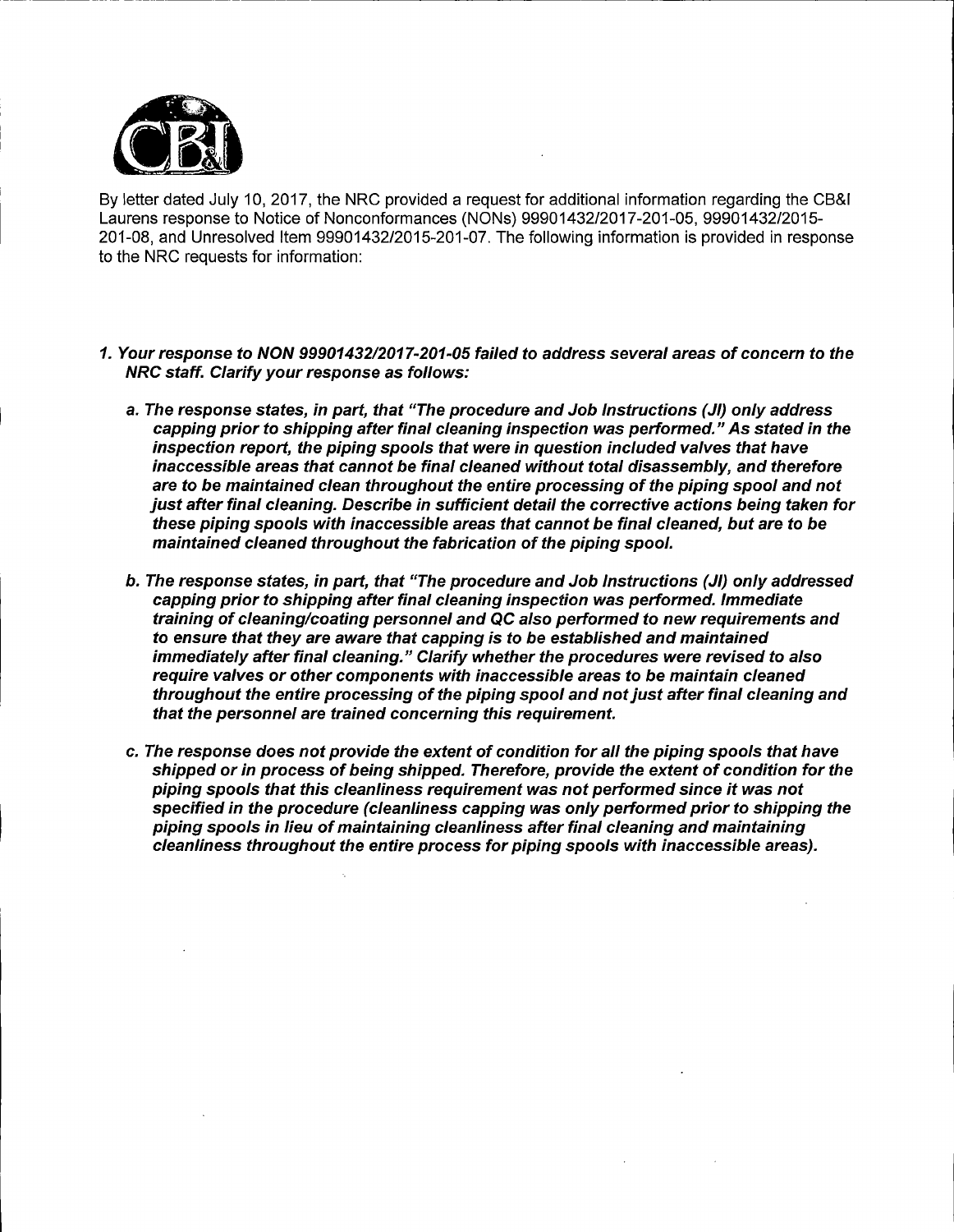

CB&I Laurens Response:

CB&I Laurens original response to the inspection report was to look at what kind of breakdown occurred to cause the spools to be unprotected after inspection and prior to shipping. This was a narrow minded response as it relates to this finding. CB&I Laurens has developed, submitted and had approved procedure BFS-AP1000-CL/SS-1 to meet the requirements of Westinghouse document APP-GW-Z0-602 for stainless steel spools. The procedure is required and includes provisions for cleaning, inspection of surfaces, as well as the maintenance of inaccessible surfaces, which also are covered in project Job Instructions. The spools in question followed all applicable procedural requirements through fabrication, cleaning and the inspection of the cleaned spools as required by BFS-AP1000-CL/SS-1. The response focused on the need for protecting after cleaning because the procedure specifically describes actions during fabrication and was not clear about post fabrication activities.

No extent of condition was performed in regards to these spools or previously shipped spools due to the fact the spools were stored in an internal area used for clean work, cleaning and coatings, and because the spools identified during the inspection and all ASME Section Ill and Safety Related spools must pass a supplier mandated hold point for cleanliness inspection prior to being released for shipment. Meaning that each one of these spools has been accepted by the customer as meeting the requirements of APP-GW-Z0-602 prior to shipment. A review of NCRs and clients Unsats was also conducted and found that there is little evidence to support that spools have been identified as having an internal cleaning issue. It should also be noted that APP-GW-Z0-602 clearly states in section 1.1.1 that "Final cleaning after completion of installation, startup and turnover are not part of the scope of this document." This statement along with the breakdown of this procedure into work that is Shop Cleanliness and Installation Cleanliness is indication that after installation there will be further cleaning that will be required for installed spools.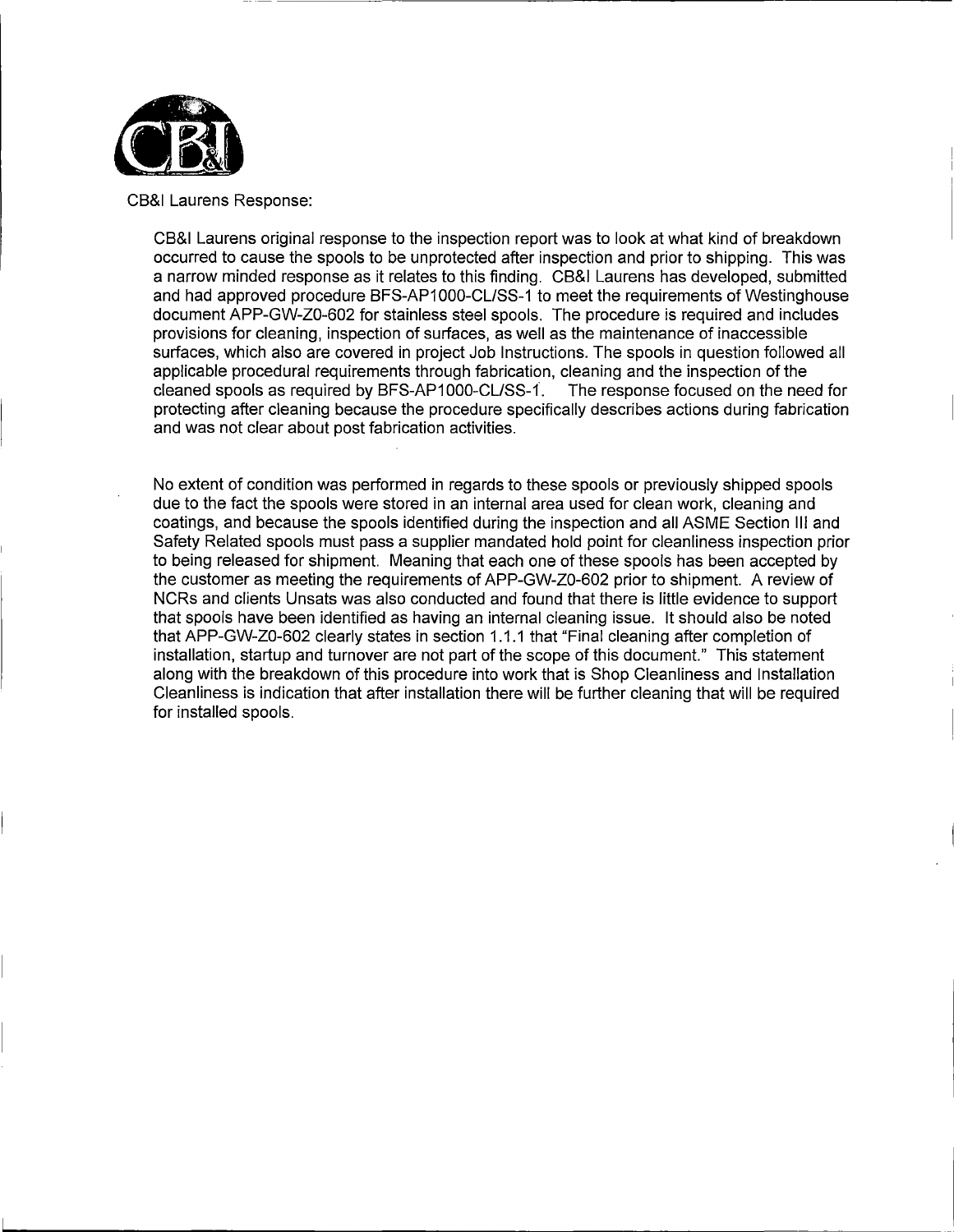

- 2. Your response to NON 9990143212017-201-08 failed to address several areas of concern to. the NRC staff. Clarify your response as follows:
	- a. Your response states, in part, that "calibration services being used by the two noted suppliers will be procured by CB&/ Laurens through the use of qualified suppliers to ensure that the proper flow down of safety related requirements is achieved." However, your response failed to address the work already completed by these two suppliers. Provide the extent of condition performed to evaluate the calibration services already completed by these two suppliers.

CB&I Laurens Response:

In each of the two instances noted CB&I Laurens believed that they had taken sufficient measures to ensure that calibration services had been properly established prior to work being performed. In regards to Wyman Gordon Pipe and Fittings CB&I Laurens had taken the approach to review the calibration suppliers used and had taken the steps to qualify and add them to the CB&I Approved Suppliers List (ASL) because they met the requirements for Commercial Grade Dedication, meaning they were a either A2LA certified or CB&I performed a survey on the supplier. CB&I also took the action to perform an end of work cycle calibration on devices to validate that they did not fall out of calibration during the calibration cycle.

Pinson Valley had an initial commercial grade survey conducted and CB&I Laurens had accepted the calibration program based upon the survey. A further review determined that Pinson Valley was in fact using the same calibration supplier as CB&I Laurens had qualified and is currently using. The supplier in question is an ISO 17025 qualified supplier and has been A2LA certified and is maintained on CB&I Laurens ASL. The calibration records provided by Pinson Valley also indicate that the calibrated device used as the standard has never been found out of tolerance. The solution annealing process being performed at Pinson Valley calls the material to be heated to between 1900°-2000° F. All solution annealed heat charts are reviewed for compliance and accepted for use. No parts have been found outside of this required range at present. It should also be noted that recent changes to the design requirements have eliminated the need for the solution annealing process and thus the importance of this process has been diminished.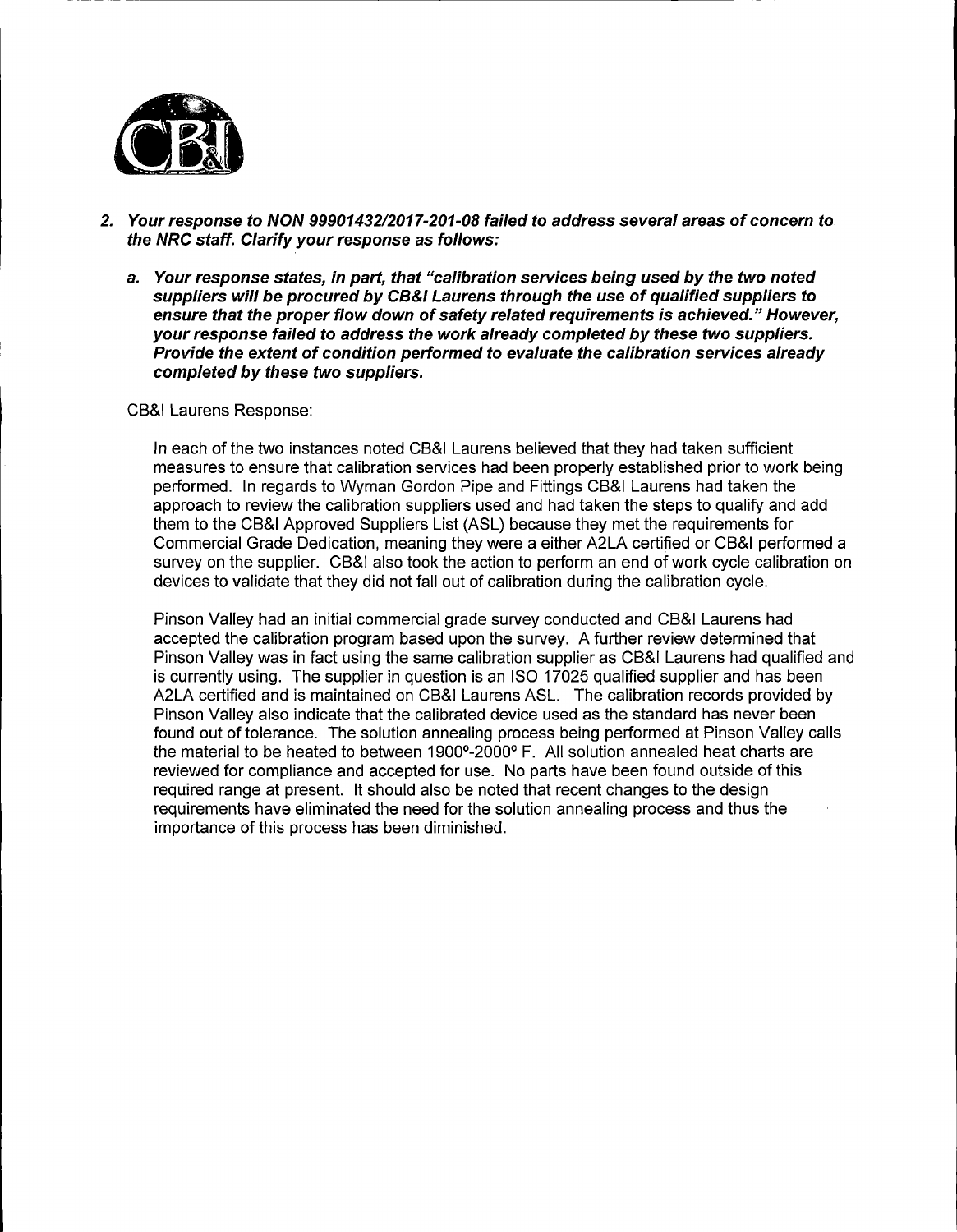

- 3. Your response to Unresolved Issue 9990143212017-201-07 failed to address several areas of concern to the NRC staff. Clarify your response as follows:
	- a. The response states, in part, that "CB&/ Laurens opened CAR-2017-029 to document any issues in regards to previously closed corrective action (C/PAR) 570." The response did not provide any useful information for the NRC staff to verify the adequacy of the extent of condition. As stated in the inspection report, the NRC staff needs more information to determine if a nonconformance has occurred. Provide the following information:
		- i. The extent of condition specified in C/PAR No. 570 as a result of NON 9990143212015-201-02 issued in the NRC inspection report No. 9990143212015- 201, dated May 22, 2015. Your response should include any objective evidence associated with the extent of condition.
		- ii. Full evaluation of the corrective steps that have been taken and the results achieved;
		- iii. Full evaluation of the corrective steps that will be taken to avoid further noncompliance; and;
		- iv. The date when the corrective action will be completed.

CB&I Laurens Response:

## Extent of Condition

The conclusion determined through the review of C/PAR 570 and as documented within the response provided to NON 99901432/2015-201-02 supplied on 10/18/2015 was there was no extent of condition conducted in regards to incorrectly performed QC ISI grinding inspection. CB&I Laurens did however perform a re-inspection of all spools that had completed fabrication prior to the CB&I Laurens self-imposed Stop Work Order (SWO) as actions related to another corrective action. Like any other production issue any deficiency would have been documented as an NCR and subsequently corrected via the NCR process.

Since the lifting of the SWO in November of 2015 there have been no documented client returns or complaints in regards to ISi preparations having coarse ripples, grooves, overlaps, abrupt ridges and valleys as identified in NON 99901432/2015-201-02 indicating that the measures inspection procedure and measures taken for C/PAR 570 in fact were sufficient.

It is also important to consider that an incorrectly performed QC ISi grinding inspection yielding coarse ripples, grooves, overlaps or abrupt ridges does not yield a significant condition adverse to quality.

### Corrective actions taken

CB&I Laurens issued CAR-2017-029 to analyze whether C/PAR 570 was complete and thorough.